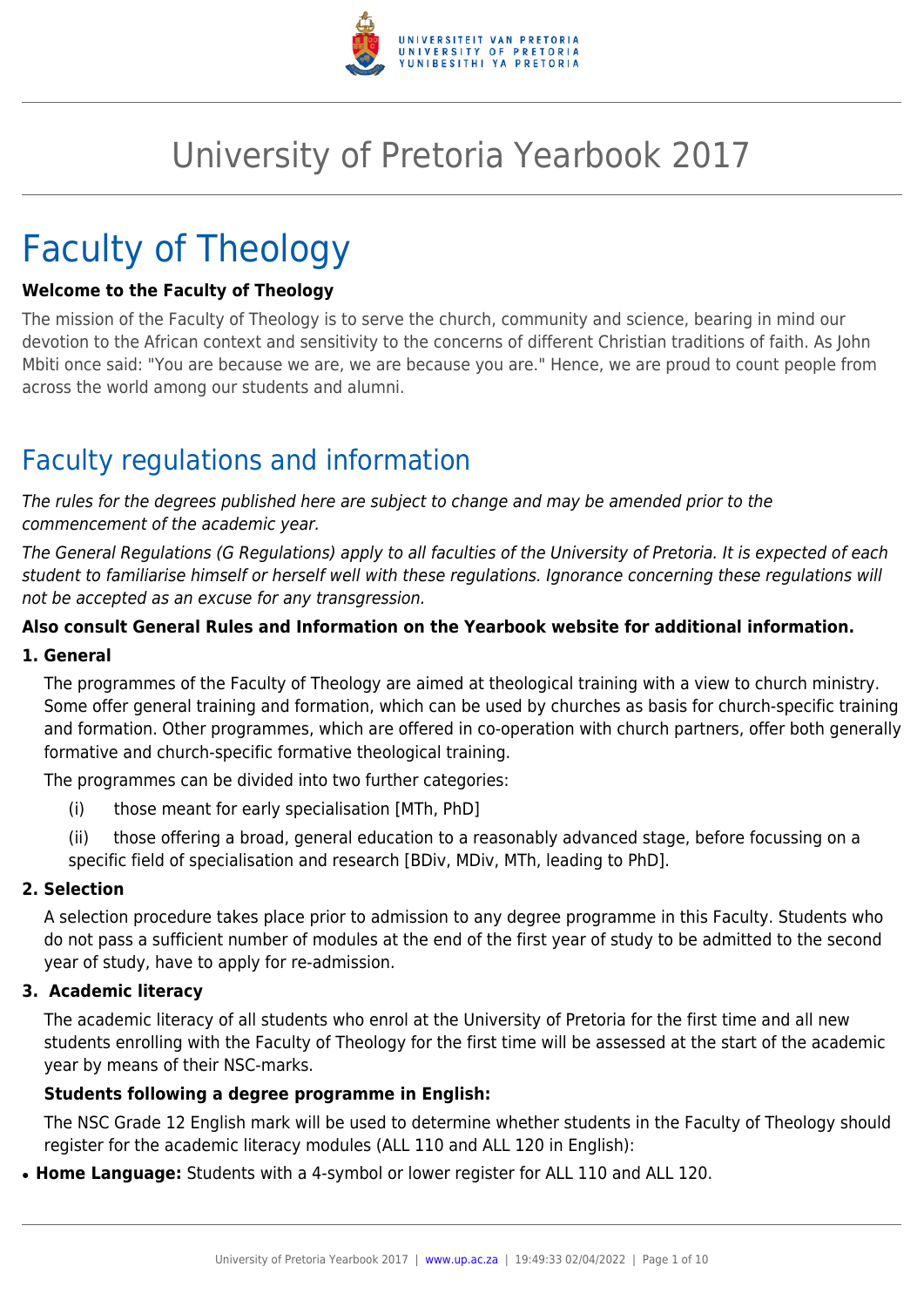

● **First Additional Language:** Students with a 5 or lower, will register for ALL 110 and ALL 120.

## **Students following a degree programme in Afrikaans:**

The NSC Grade 12 Afrikaans mark will be used to determine whether students in the Faculty of Theology should register for the academic literacy modules (VAG 110 and VAG 120 in Afrikaans):

● **Home Language:** Students with a 4-symbol or lower register for VAG 110 and VAG 120.

All students must pass VAG 120 as prescribed by the curriculum. These modules have to be passed before the qualification will be awarded.

**NB:** Grade 12 examination refers to the final National Senior Certificate examination.

#### **4. Examination admission and pass requirements**

A performance mark of at least 40% is required in order to be admitted to the examination in a module, with the exception of first-semester modules at 100-level for which the requirement is at least 30%.

Excluding cases where faculty regulations require a higher percentage, a subminimum of at least 40% is required in the examination in each module. Should the student fail to achieve the required subminimum, the lecturer could grant a supplementary examination provided that the average of the semester mark and the examination mark is at least 40%.

A final mark of at least 50% is required to pass. The pass mark for a mini-dissertation is at least 50%. The stipulations of G.39 regarding pass requirements for dissertations apply mutatis mutandis to minidissertations.

#### **4.1 Subminima in examinations**

Where applicable, the subminima required in examinations appear in the regulations of the qualification in question and in the syllabi of the modules required for that qualification.

## **4.2 Examinations**

The examinations for semester modules take place at the end of the semester.

The examinations for year modules take place in October/November, except where such modules are presented according to a block system, in which case the examinations take place at the end of the particular block period.

Each student has the responsibility to ascertain when modules will be written according to the official examination timetable.

No cell phones or any other electronic communication aids are allowed in test or examination venues.

## **4.3 Ancillary examinations**

After completion of an examination and before the examination results are published, the examiners may summon a student for an ancillary examination on particular aspects of the work of that module.

## **4.4 Re-marking of examination papers** (also consult Gen Reg G.14)

After an examination, departments give feedback to students about the framework used by the examiners during the examination. The heads of department determine the feedback process. Students may apply for re-marking of an examination paper within 14 calendar days of commencement of lectures in the next semester. The prescribed fee has to be paid. The paper will then be re-marked by an examiner appointed by the head of the department.

A student is only allowed either to write the supplementary examination or to apply for a re-mark but not both.

#### **4.5 Supplementary examinations**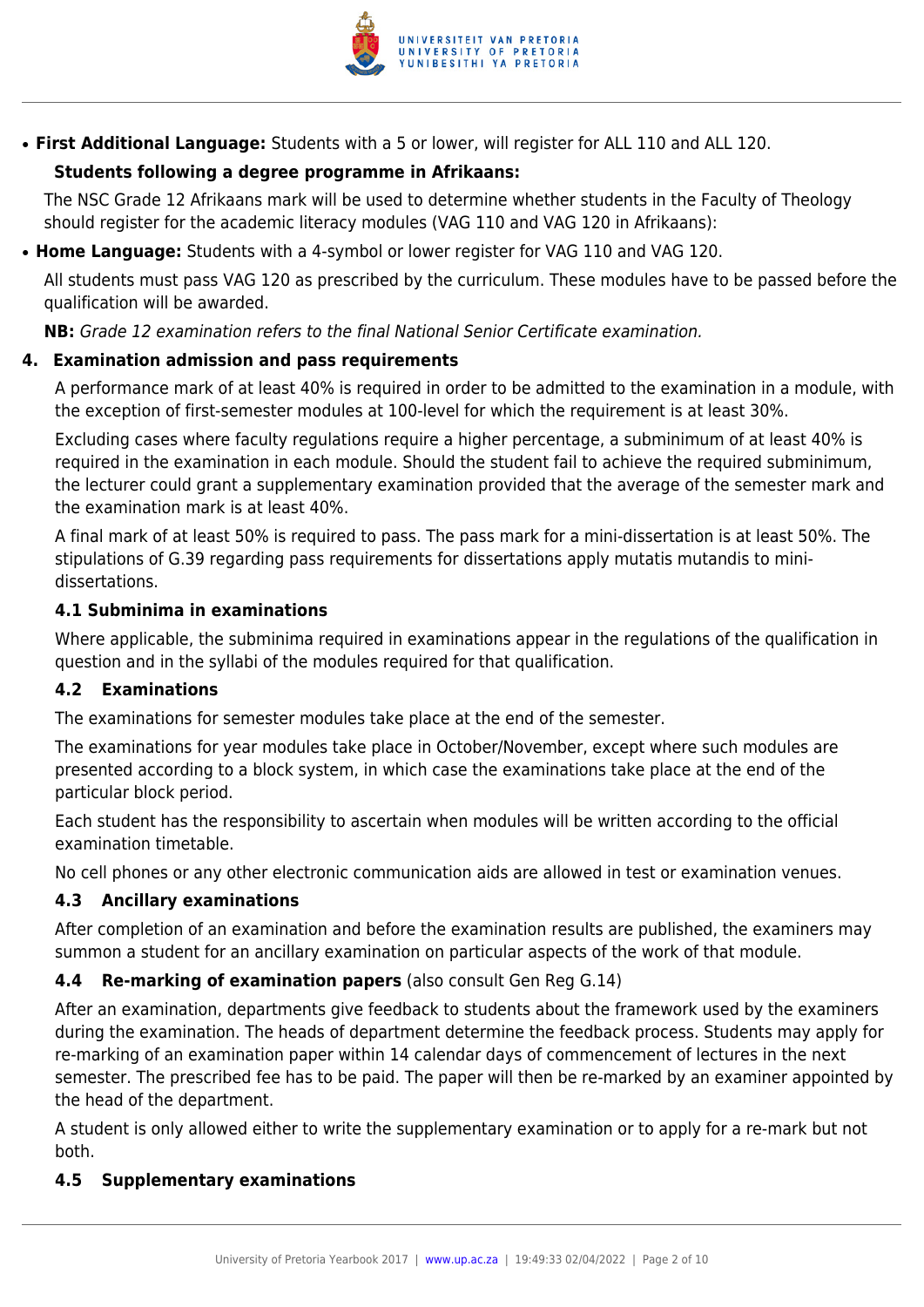

(a) Supplementary examinations take place after the regular examinations, as scheduled by the Dean.

(b) To pass a supplementary examination, a student must obtain a minimum of 50% - the semester mark does not count.

(c) The highest final percentage a student can obtain in a supplementary examination is 50%.

(d) All students with a final mark of 40%-49% will qualify to write the supplementary examination. If a student does not write the supplementary examination on the scheduled day, there will not be any later opportunity for a rewrite.

## **4.6 Aegrotat/extraordinary examinations**

Students, who do not write their examination on the scheduled day, may apply for an aegrotat/extraordinary examination at the Student Administration Office. Each request is considered by the Head of Department in consultation with the Dean for a decision. Lecturers are not allowed to grant any permission for this category of examination. It is the responsibility of the student to ascertain whether his/her request has been successful. If permission has been granted, the student must write the aegrotat/extraordinary examination during the supplementary examination. Such a student will not qualify for a further supplementary examination.

Application for the above examination must be handed in at the Student Administration Office together with a valid medical certificate not later than three working days after the modules were scheduled to have been written. The worn excuses of having "overslept" or "read the timetable incorrectly" will not be accepted.

A student who has been granted permission to write an aegrotat/extraordinary examination and who then fails to write the examination will not qualify to submit any such application at a later stage.

#### **4.7 Special examinations**

A final-year student who has complied with all the requirements for a degree, with the exception of a maximum of four semester or two year modules in which a final mark of at least 40% has been obtained, may be admitted to a special examination at any time prior to the scheduled examinations in the relevant modules. See also General Regulations G12.4 and G12.6.

## **4.8 Class attendance**

Class attendance in all modules and for the full duration of the undergraduate programmes is compulsory for all students. The course coordinator of a particular module must also publish the attendance requirements of that module in the study guide and must set out how class attendance will be monitored. A student may be refused admission to the examination in a particular module if he/she failed to fulfill the published attendance requirements in that module.

# **5**. **Test policy**

## **5.1 Semester tests**

There will be at least two evaluation opportunities per semester module.

The scheduled dates of official semester tests may only be changed with the permission of all members of a class group present during a scheduled lecture. Should such a change of schedule occur, the onus is on each student to ensure that he/she is aware of the change.

Students are entitled to perusal of tests scripts but not to a re-mark by either the lecturer or an external examiner.

#### **5.2 Aegrotat tests**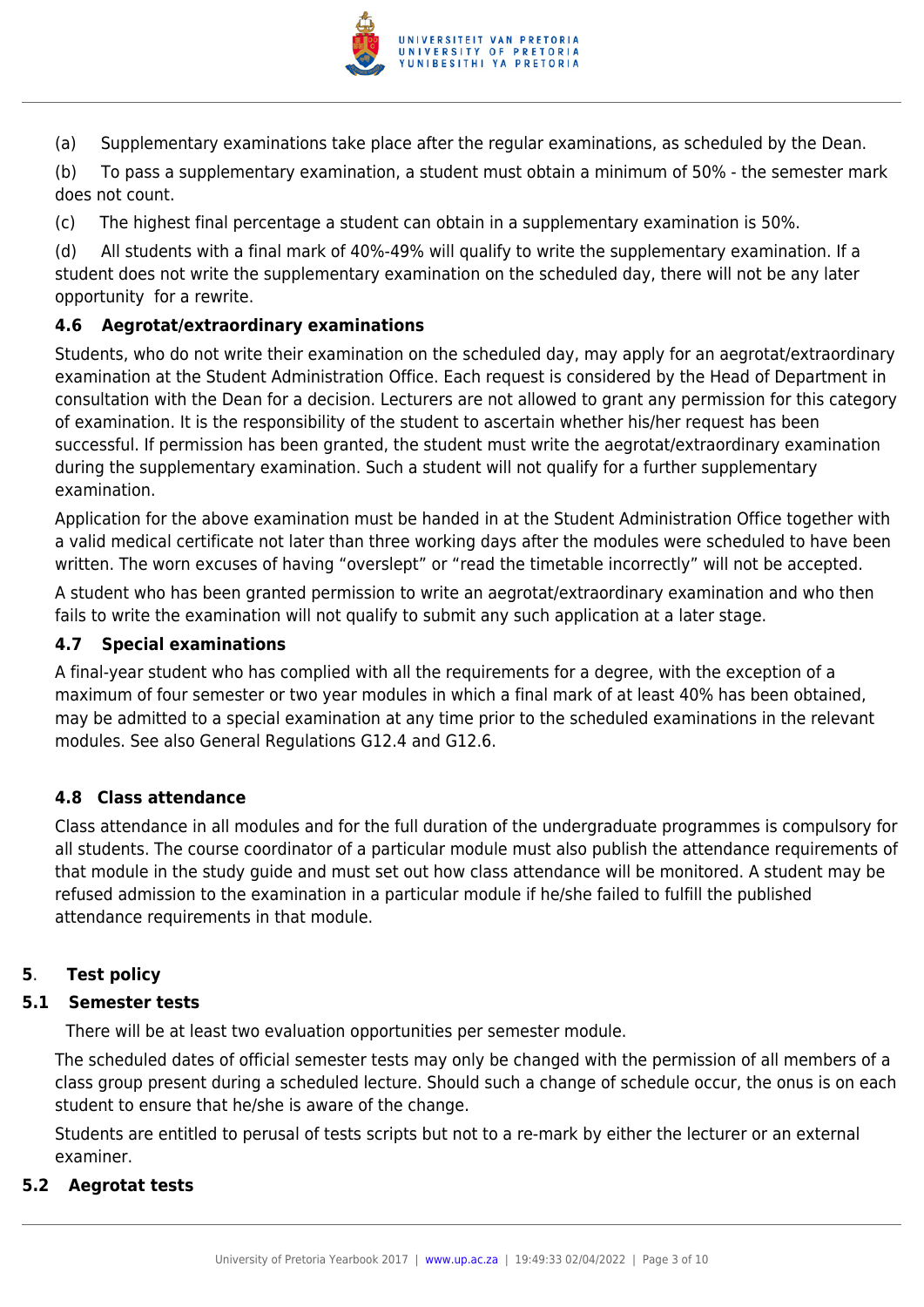

A student who is unable to write an official semester test on the scheduled date or at the scheduled time, must apply in writing for an aegrotat or extraordinary test.

Written applications must be handed in to the lecturer who is responsible for the module, or to the relevant departmental secretary, beforehand, or within three working days after the scheduled date of the test.

In the case of illness, a medical certificate must be submitted to the lecturer or departmental secretary. The medical certificate must certify that the student was in the doctor's opinion unfit to prepare for or to sit for the test as a result of ill health.

A student who has been granted permission to write an aegrotat or an extraordinary test and who fails to write the test, will not qualify for any such test at a later stage.

#### **5.3 Announcement of test and examination results**

Lecturers will advise students where test scripts will be made available. The lecturer will give the students feedback on semester tests, either by way of written memorandum or a class discussion.

Final examination marks will be published by Student Administration. The lecturer will advise students in advance of the date on which perusal of examination papers will take place.

Lecturers are entitled to destroy examination scripts one year after the completion of the relevant examination session.

#### **5.4 Handling of problems**

A student with a problem must first determine whether the problem relates to their registration with the University or to the module in which case the Student Administration should be contacted.

A problem regarding the content of a particular module must first be taken up with the relevant lecturer. If the student cannot be assisted with his/her problem at this level, he/she must consult with the relevant head of department and afterwards with the Dean, if necessary.

Students may consult the lecturer, head of department or dean by making an appointment during consulting hours.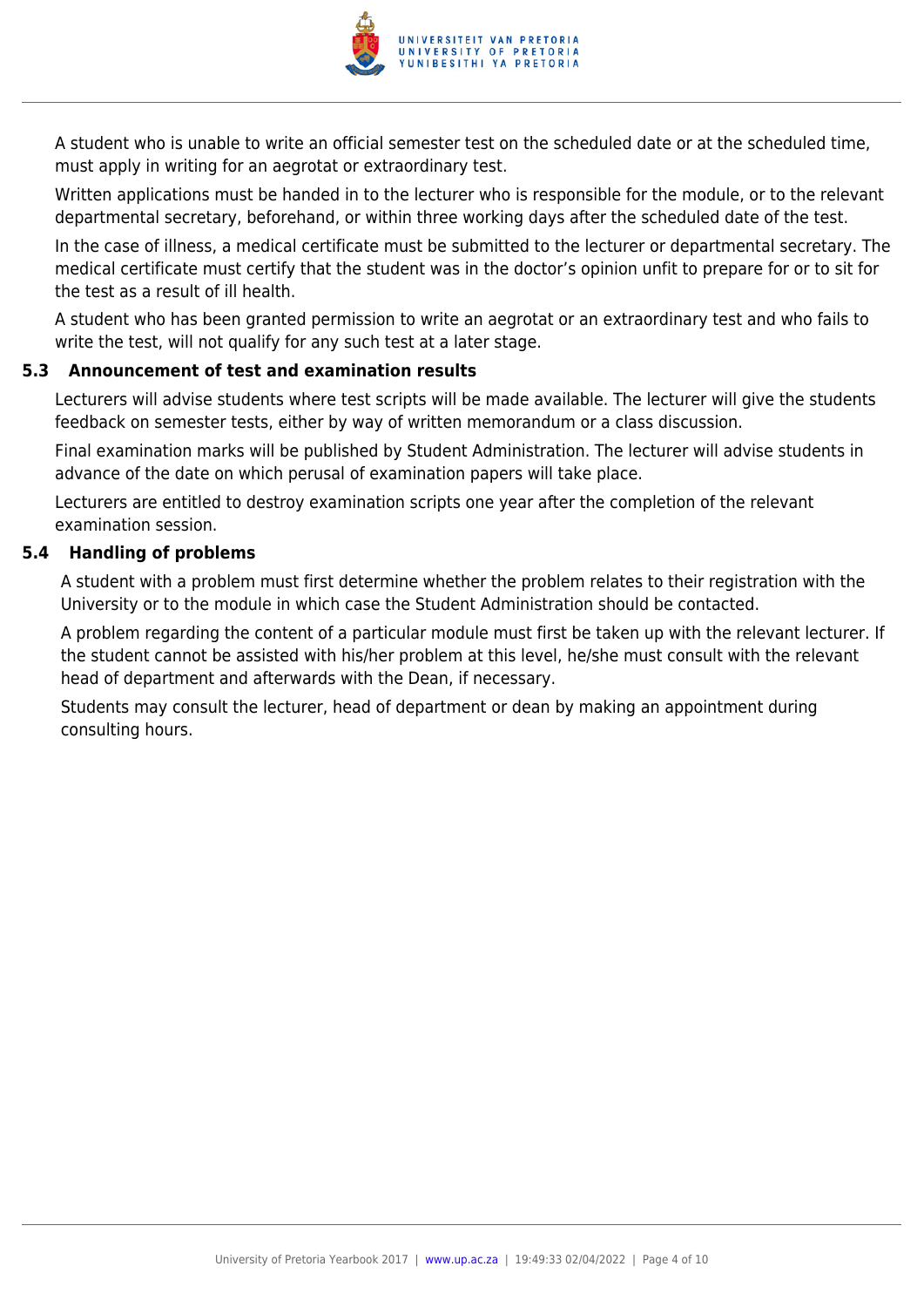

Undergrad Diploma/Certificate

**Diploma in Theology (06120003)**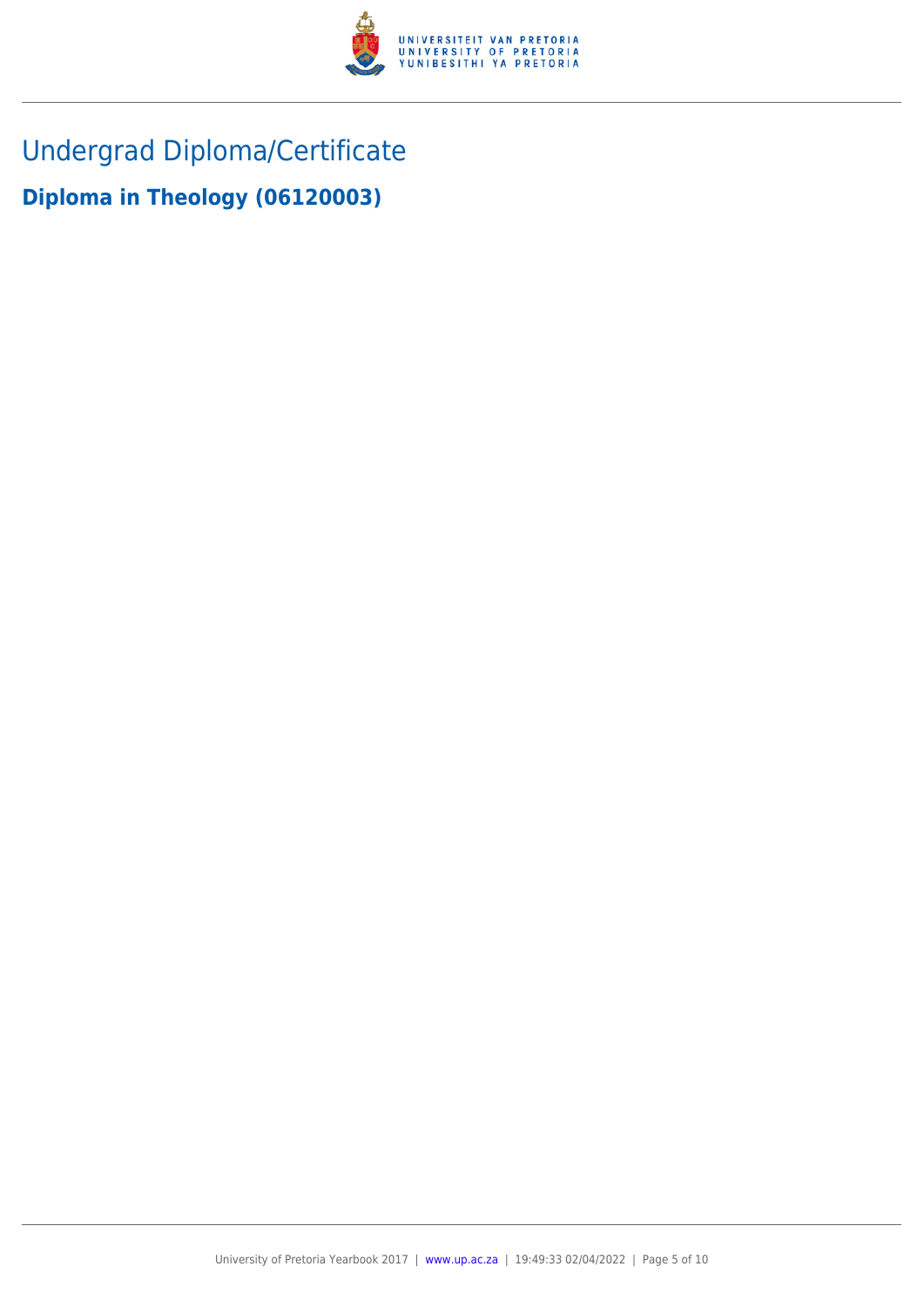

Undergraduate Degree **BDiv (06130005) BTh (06130006)**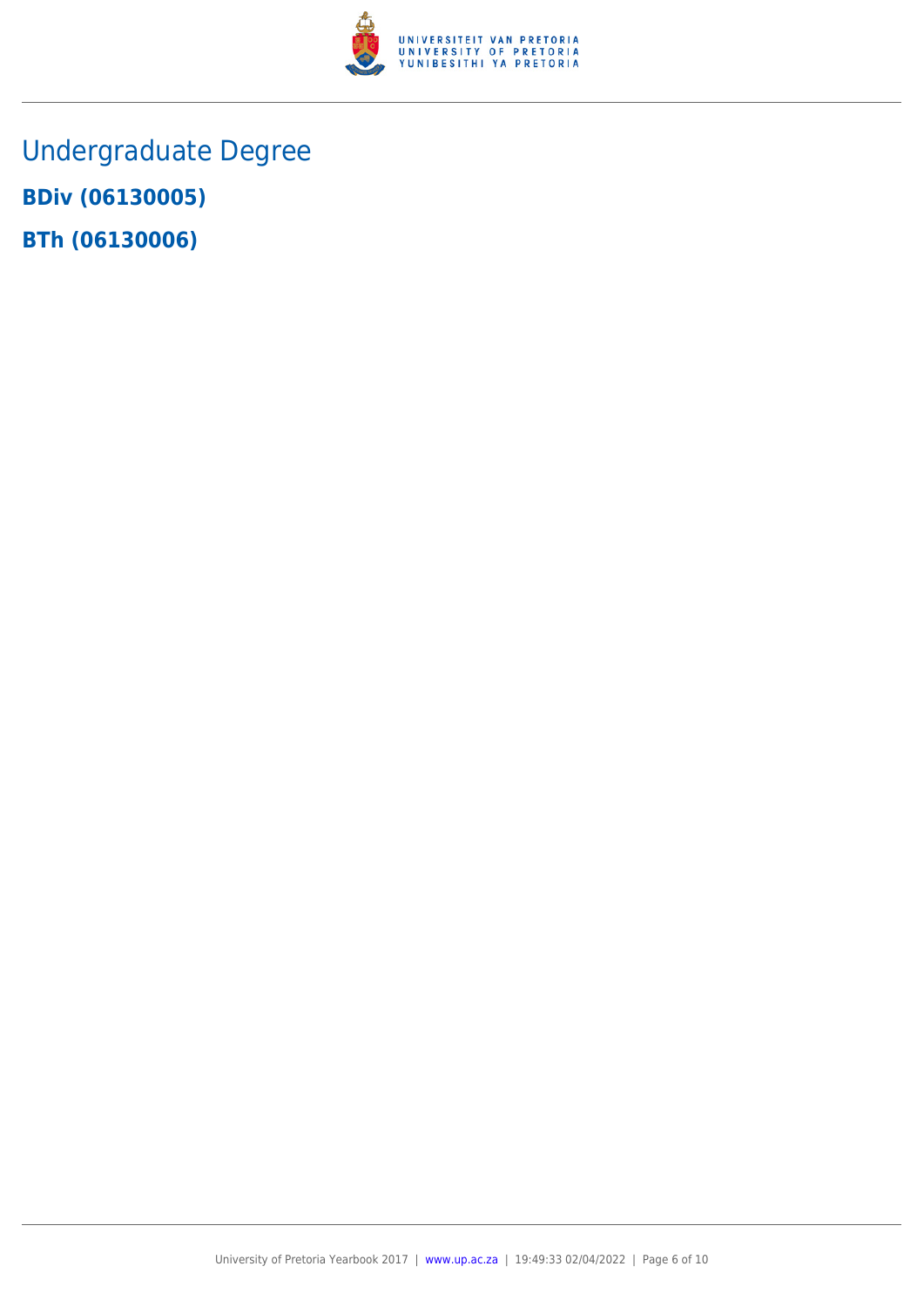

# Postgrad Diploma/Certificate

**Postgraduate Diploma Theology (06220030)**

**Postgraduate Diploma Theology and Ministry (06220002)**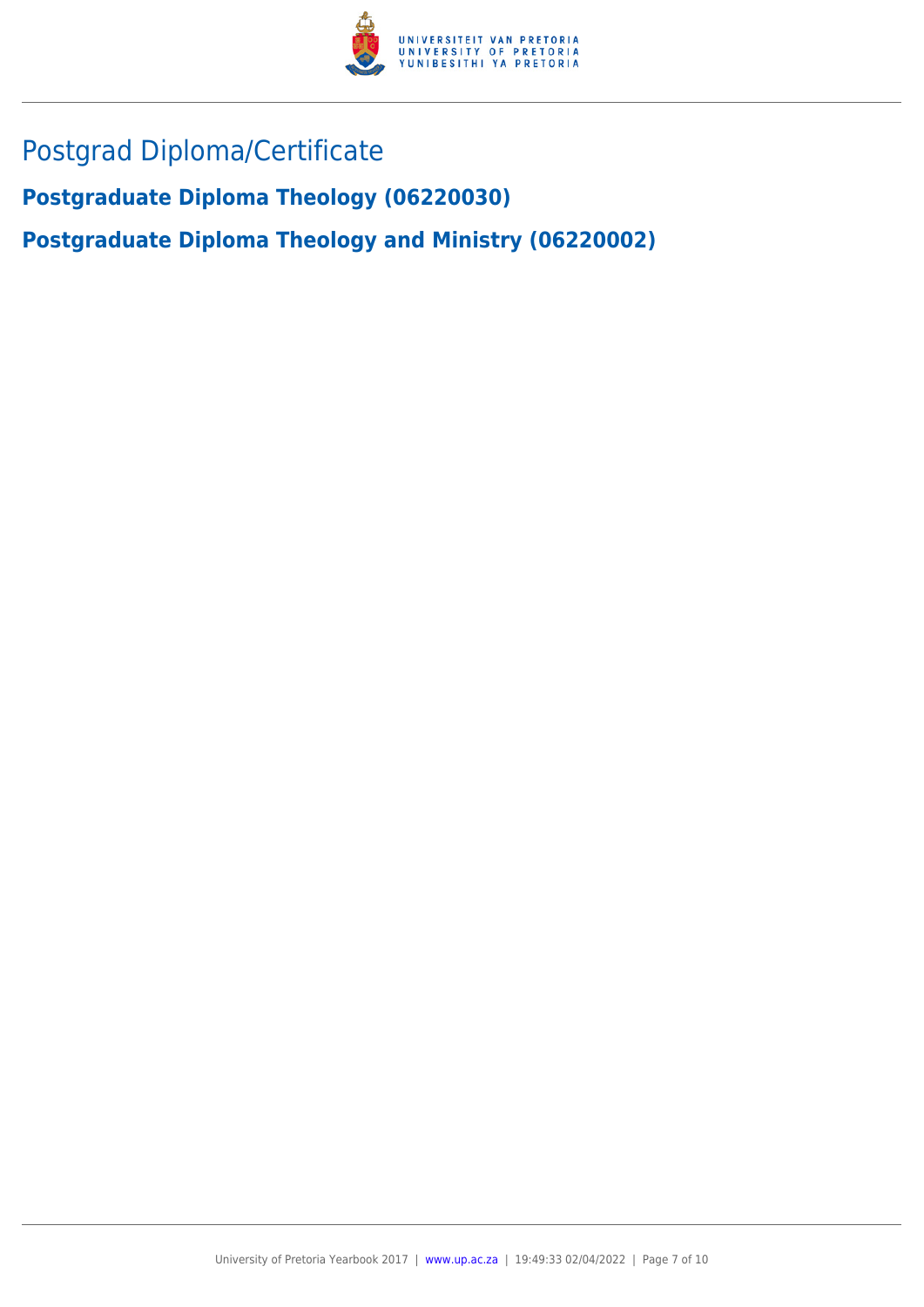

# **Honours**

**BThHons Church History and Church Polity (06246022) BThHons Dogmatics and Christian Ethics (06246002) BThHons New Testament Studies (06246032) BThHons Old Testament Studies (06246042) BThHons Practical Theology (06246052) BThHons Science of Religion and Missiology (06246012) BThHons Theological Studies (06246072)**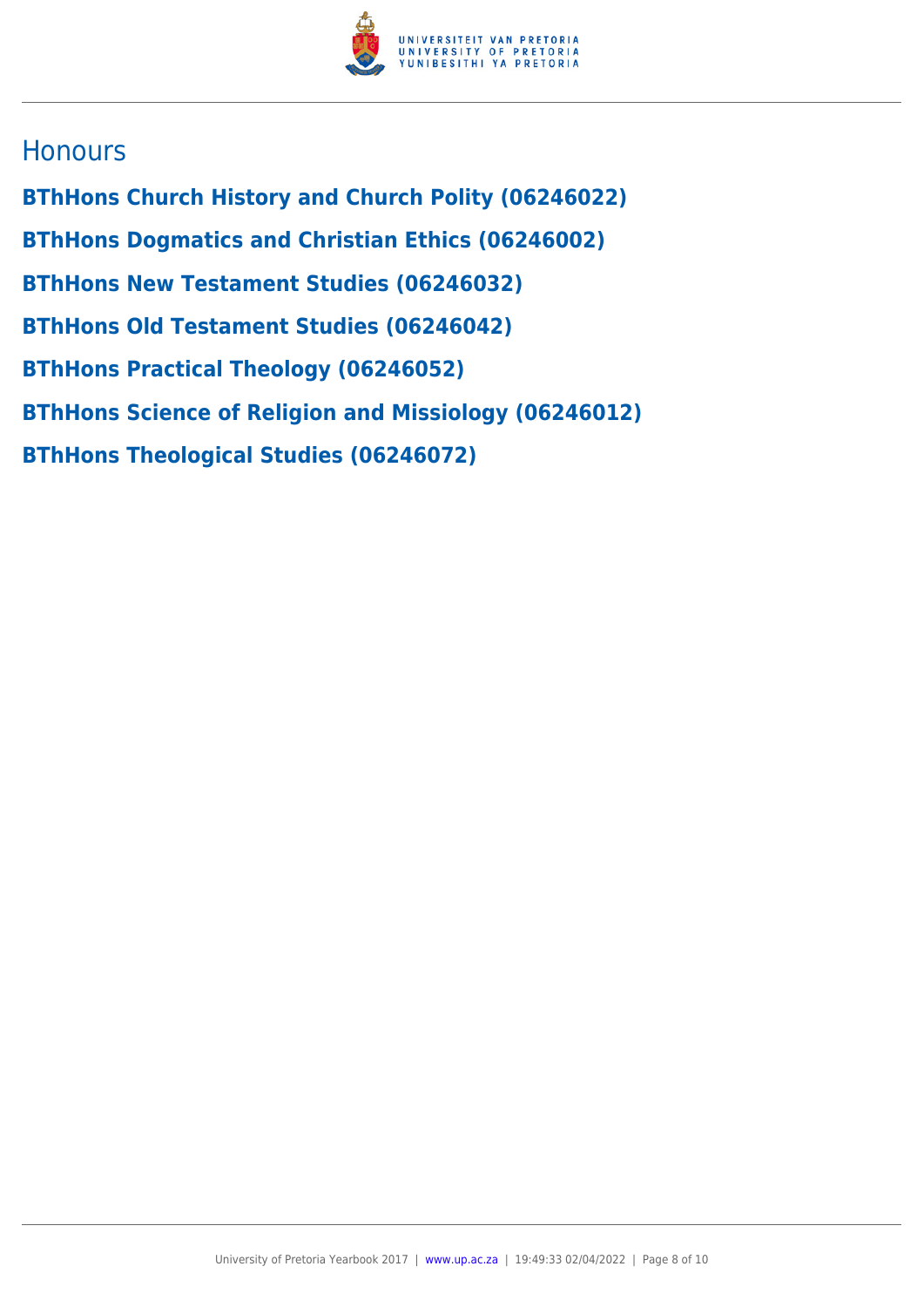

# Master's

**MDiv (06250074)**

- **MTh Church History and Church Polity (06256923)**
- **MTh Church History and Church Polity (Coursework) (06256924)**
- **MTh Dogmatics and Christian Ethics (06256903)**
- **MTh Dogmatics and Christian Ethics (Coursework) (06256904)**
- **MTh New Testament Studies (06256933)**
- **MTh New Testament Studies (Coursework) (06256934)**
- **MTh Old Testament Studies (06256943)**
- **MTh Old Testament Studies (Coursework) (06256944)**
- **MTh Pastoral Family Therapy (Coursework) (06256962)**
- **MTh Practical Theology (06256953)**
- **MTh Practical Theology (Coursework) (06256954)**
- **MTh Science of Religion and Missiology (06256913)**
- **MTh Science of Religion and Missiology (Coursework) (06256914)**
- **MTh Youth Ministry (Coursework) (06256973)**